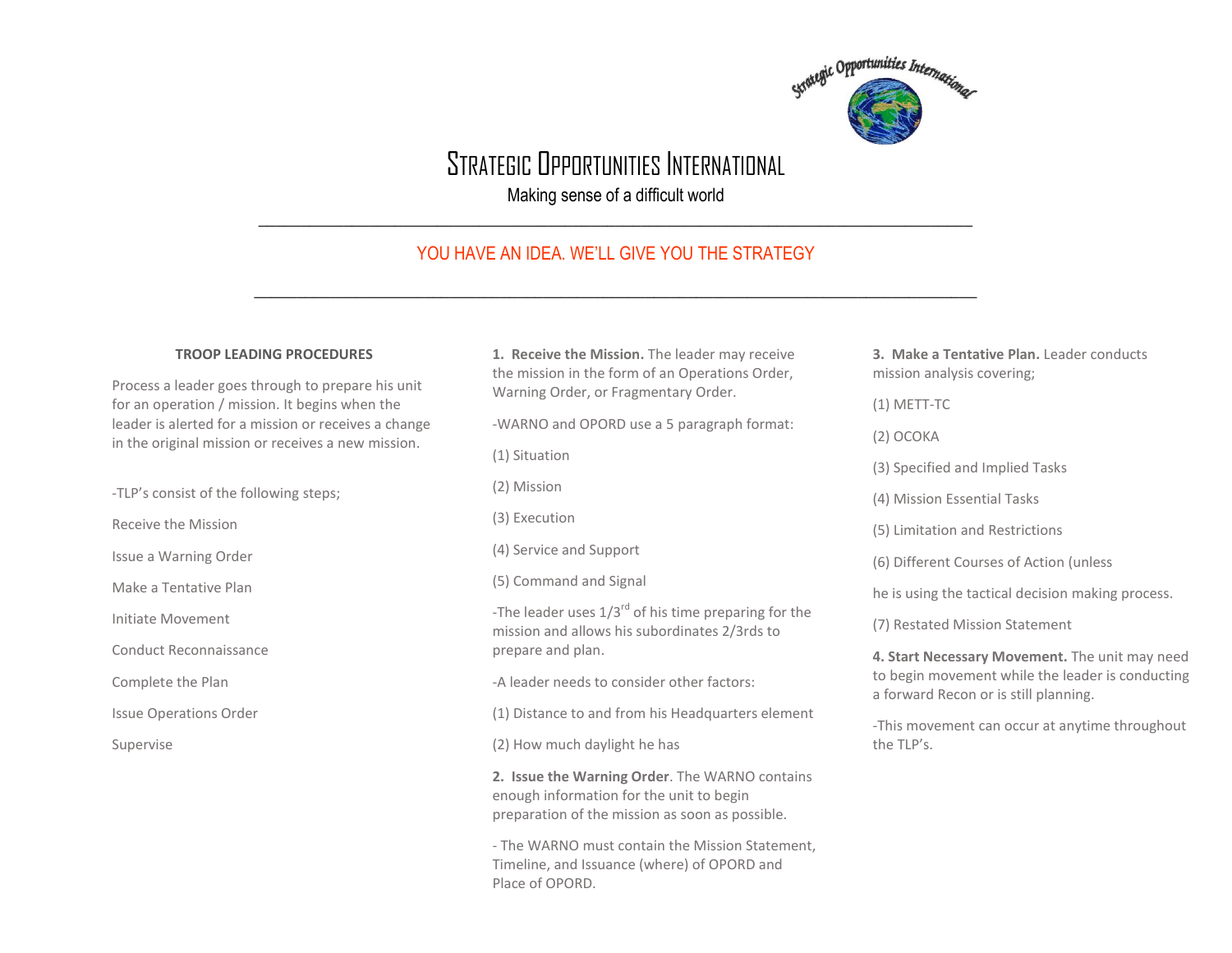**5. Reconnaissance.** If time allows, the leader will conduct a thorough reconnaissance of his routes, rally points, ORP, and objective.

-If time does not allow a reconnaissance, he must at least brief from a Map.

**6. Complete the Plan.** Leader completes the plan based on the information he has received from the reconnaissance and any situational updates.

**7. Issue the Complete Order.** Platoon Leader and Section Commander's issue the oral order to their subordinates and they make sure that they understand the concept of the operation.

-If possible, issue the OPORD within sight of the objective.

-Use a sand model to emphasize routes, METT-TC, OCOKA, and actions on the objective (at a minimum). Make sure subordinates are questioned on their assigned tasks.

**8. Supervise**. The leader uses rehearsals and inspections to;

(1) Practice essential tasks

(2) Reveal weaknesses in the plan

(3) Coordinate the actions of subordinate elements

(4) Improve soldier understanding of the concept of the operation.

-Leader should conduct rehearsals on terrain that resembles the objective location

-Conduct day and night rehearsals

-Important tasks to rehearse are;

(1) Actions on the objective

(2) Actions upon unexpected hostile force contact

(3) Breaching obstacles

(4) Using special equipment

-*Inspections* check soldiers knowledge

about the operation (back-brief)

-Initial inspections should begin after WARNO is given.

-Weapons and ammunition

-Uniforms and equipment

-Mission essential equipment

-Communications

-Rations and water

-Camouflage

-Deficiencies noted during earlier inspections.

**Types of Reconnaissance**

Ground

Leader/Personal

Recon Team

Aerial

Map/Photo/Sketch



### **Types of Rehearsals**

Full Dress

Reduced Force or Key Ldrs "Rock Drill" or Sand Table Battle Drill

# **OCOKA**

**O**bstacles

**C**over and concealment

**O**bservation and fields of fire

**K**ey Terrain

**A**venues of approach

# **Operations** or **Warning Order**:

Map Reference: Time Zone:

- 1. Situation. Enemy (most likely course of action, capabilities, etc.)
	- a. Friendly (adjacent units locations)
	- b. Attachments and Detachments
- 2. Mission
- 3. Execution
	- a. Intent:
	- b. Concept of the Op (with graphics/sketch/sand-table)
	- c. Tasks to Subordinate Units
	- d. Coordinating Instructions
		- i. Timeline
		- ii. CCIR (Info to gather)